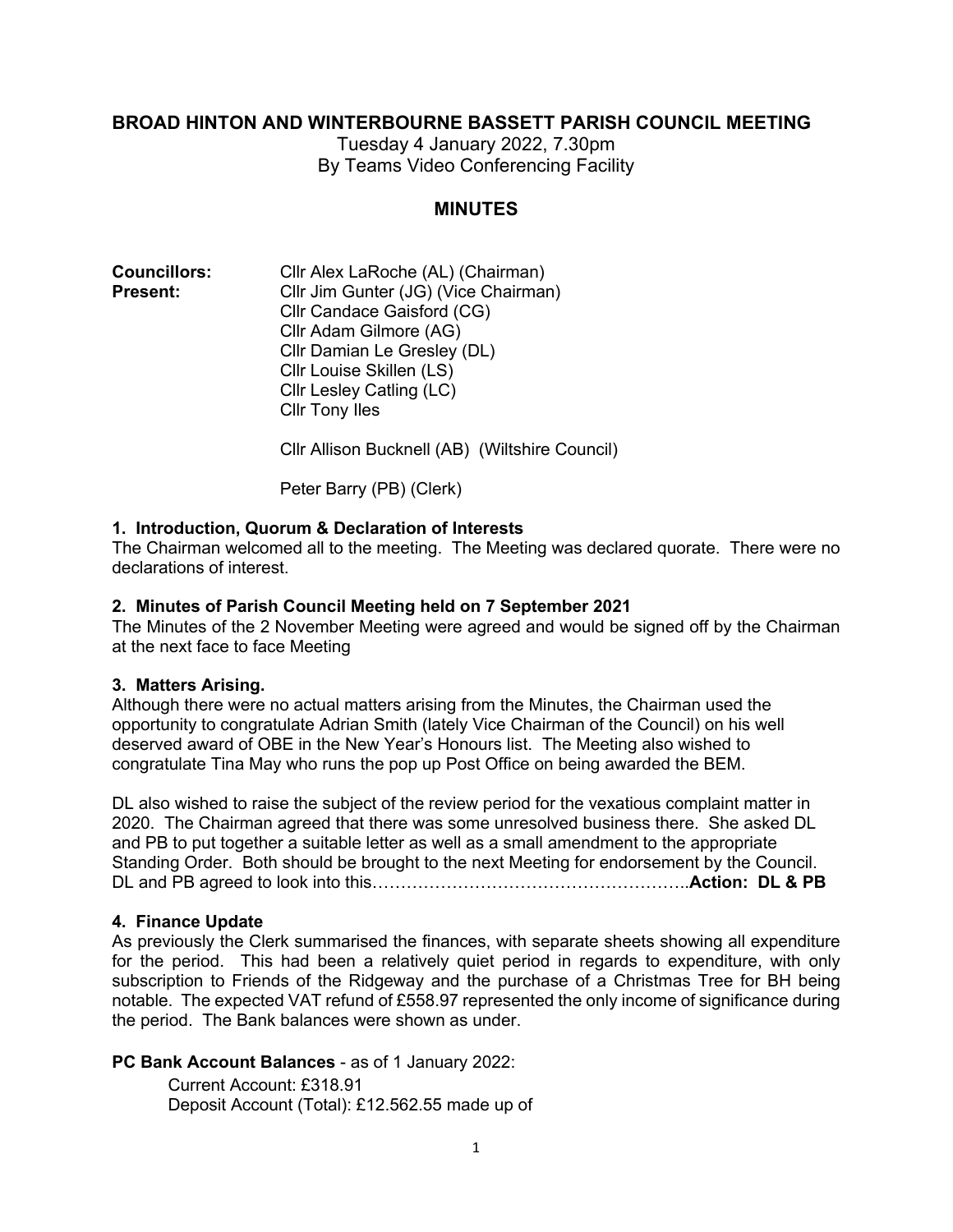Deposit Account (General): £7,940.59 Deposit Account (Allotments): £2,281.96 Deposit Account (Defibrillators): £2,340.00

The Clerk mentioned that at the recent Precept Meeting held on 30 Dec 21 (reported later) it had been agreed to set up a special Reserve section in the Deposit Account to allow the Council to build reserves for larger projects such as road safety measures on the A4361, tree and path maintenance and addressing flooding issues. DL and PB were tasked to put this into operation before 2021-2022 year end…………………………………………………………..**Action: DL & PB**

## **5. Planning**

The Chairman gave an overview of the planning applications that had been received and the decisions made since the last meeting. These are given below:

### **PL/2021/09449 Badger Sett and Owl House, Hackpen Hill, Broad Hinton.**

Application for Certificate of Lawfulness for existing use of 2 holiday accommodation units as 2 independent residential units. No objection. Agreed by Wilts.

## **PL/2021/09801 High Street, Winterbourne Bassett.**

Resubmission of Full Planning Application proposed for the erection of three detached residential dwellings with associated works, access and landscaping. Original PL/2021/00584 Refused by Wilts. Objection. Awaiting Wilts. DL noted that the decision date on this application had been pushed out a month to allow the applicant to respond to the EA objections.

## **PL/2021/10007 141 Hight Street, Broad Hinton.**

Full Planning Application for tree works subject to a Tree Preservation Order. The proposal requires reduction and shaping of 5 Beech tress and Lawson Cypress'. 2 Lawson cypress' to be felled. No objection. Awaiting Wilts.

### **PL/2021/09227 Broad Hinton House, Broad Hinton.**

Full Planning Application for a proposed extension to a single storey workshop alternative scheme to that permitted under application 18/07561/FUL. No objection.

### **PL/2021/09885 Coruscant House, Post Office Lane, Broad Hinton.**

Full Planning Application for the proposed demolition of an existing bungalow and the erection of a replacement residential dwelling with a basement and a detached garage with office above, including associated works. No objection. Agreed by Wilts.

### **PL/2021/10042 Mayfield, Post Office Lane, Broad Hinton.**

Full Planning Application for the proposed erection of single storey rear, side and front extensions, a front porch, bay windows, façade changes to the house and annex including the erection of a detached garage. Objection. Awaiting Wilts.

### **PL/2021/10758 Wren House, Broad Hinton.**

Full Planning Application for tree works subject to a Tree Preservation Order. The proposal requires reduction and shaping of 1 Beech, 1 Field Maple, 1 Copper Beech. 1 Norway Spruce and 1 Lawson cypress to be felled which are close to buildings. No objection. Awaiting Wilts.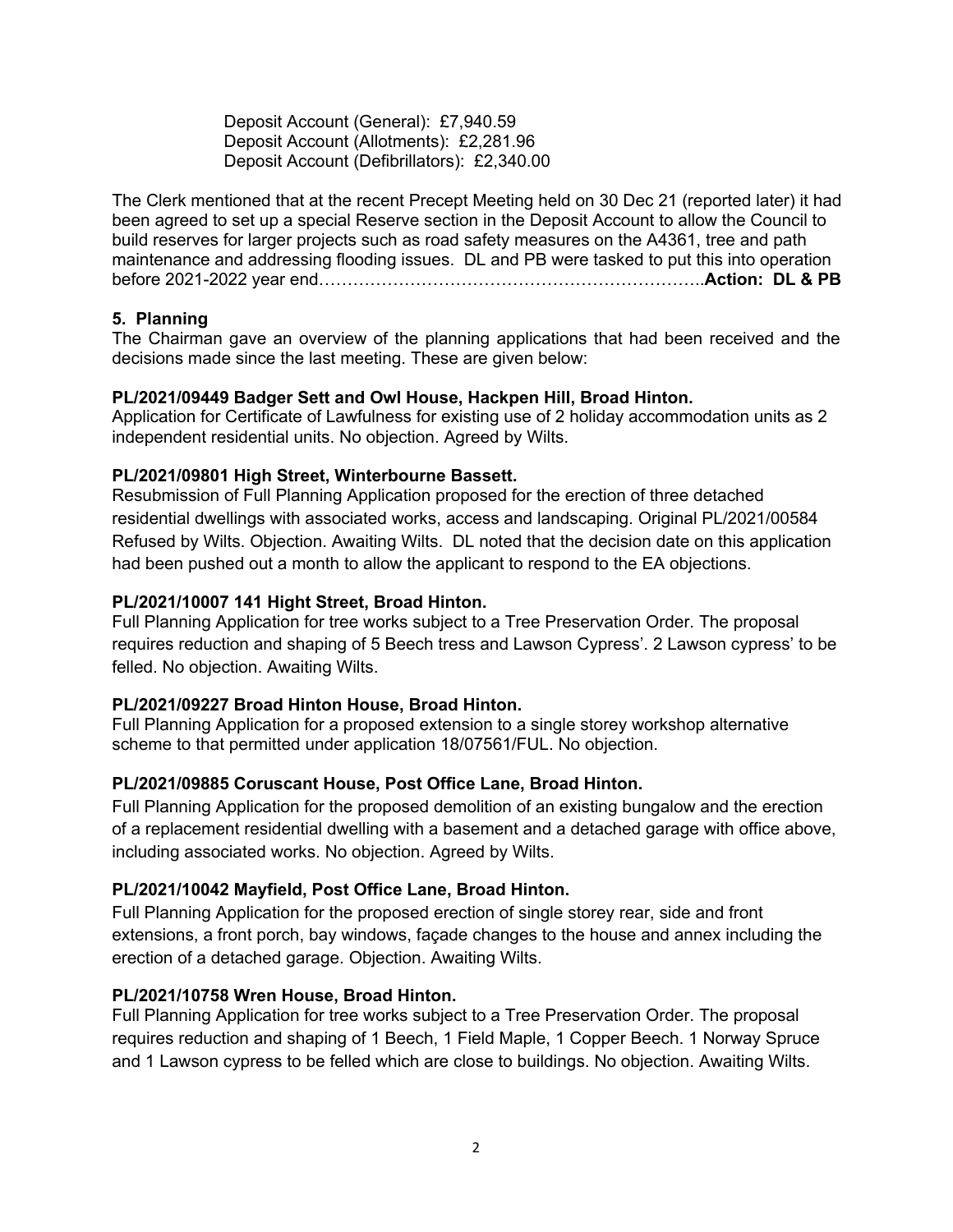# **PL/2021/11290 Kennet House, Broad Town Hill Road, Broad Hinton.**

Full Planning Application for the proposed erection of a greenhouse. No objection. Awaiting Wilts.

## **PL/2021/09810 Elm Cross House, Broad Hinton.**

Full Planning Application for the installation of a 1.5 furlong gallop, provision of a new vehicular access, erection of fencing (all retrospective) and the closure of existing vehicular access including landscaping. No objection. Awaiting Wilts.

### **6. Highways & Maintenance**

CATG. JG reported on the recent CATG Meeting he had attended, where two projects which the Parish Council had requested had been agreed. One was on the books to occur in the next FY, with the second being one of the reserves. JG stated that the CATG run by AB on behalf of RWB was an enormous improvement over that run by Marlborough. This meeting showed interest and real concern over some of the problems face by the country parishes and the fact that Elm Cross had been adopted as one to be sorted was a major breakthrough.

JG reported that with £1,500 set aside for this project in 2022/23, the situation looked very satisfactory. DL reminded the Meeting that the £500 unspent on road safety this year could be being taken across, so giving a total of £2,000.00. The meeting thanked AB for the professional way she runs these meetings.

Uffcott and Earthline. AG reported that Earthline was preparing a new planning application that was very similar to the one currently under consideration. Members of the public had been offered the opportunity to comment on the Earthline website. AG had spoken to Cllr David Martin of Wiltshire Council and had put in a detailed objection, similar to the one that had been put forward for the ongoing Planning Inspectorate Enforcement Notice Appeal.

In discussion TI asked what was the eventual outcome which the Council hoped to achieve in regards to the dealings with Earthline. He stated that it was unlikely that the outcome would be for Earthline to cease operations as they had too much invested in the site and had a valid licence for a subset of their operations. He felt that if possible, some form of accommodation should be sought to avoid everyone being disappointed. The Chairman reminded the Meeting that the only really viable access for Earthline should be the Red Barn entrance, but this was not popular with Swindon council. Our objection regarding access was the continuous overuse of the by-way as a method of entry for Earthline trucks.

AB summed up the discussion by stating the following:

- Planning officers from Wiltshire Council and Swindon were in discussion about all of this.
- The previous planning applications by Earthline had not given any evidence of the proposed lorry routes
- Hopefully when the new application was submitted, any new routes would be made clear.
- The problem was all about access and this needed a properly thought out and detailed traffic plan.

TI agreed but stated that in the end some form of compromise would be essential.

# **7. Footpaths and Maintenance**

Footpath over the Grass at Pitchens End. CG reported progress with the proposed footpath over the grass by Pitchens End. TI had stated a colleague of his would be able to undertake this work and he asked that if suitable he and his colleague could meet with CG on site on Friday to go over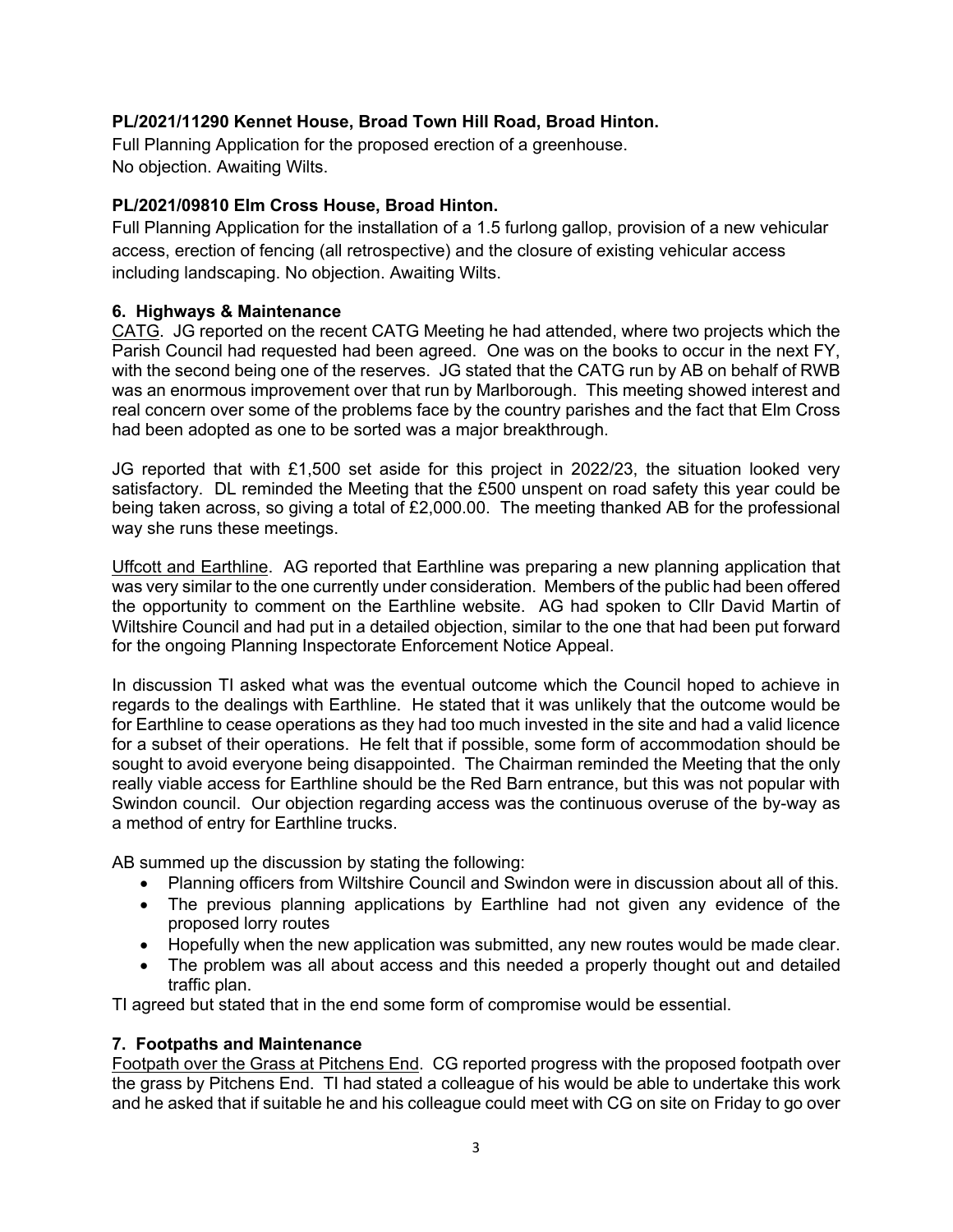exactly what was needed. CG agreed to this and stated that once she had figures she would be in a position to put a proposal to the Council and, bearing in mind the land was owned by Wilshire Council to AB as the Wiltshire rep, at the March 2022 Meeting…………………………**Action: CG**

Signs. CG also reported that the sign indicating the passage to Fortunes Field from Post Office Lane had been knocked down and she asked for authority from the Council to get Martin heal to replace it. The Meeting voted in agreement and CG was asked to liaise with Martin and the Clerk to agree payment and to achieve this………………………………………………**Action: CG & PB**

Verges. LS stated that at this time there was nothing to report on this matter.

### **8. Emergency Planning**

Flooding. LS reported on the situation in regards to the flooding at the three cottages by the well in BH. The central cottage had no problems as excess water from that area drained straight into the well. However the other two cottages were at risk of flooding every time it rained. The larger of the two closest to the church did not pose such a problem, but the smaller one was under significant risk even when the rain was not unduly heavy. The residents had moved from being concerned to being angry at the lack of attention shown by Wiltshire Council on this problem. The CCTV which had eventually been obtained from Wiltshire Council showed very clearly that the pipes from the smaller cottage were badly damaged. No amount of preflushing would help here as the pipes were crushed and the joins had been destroyed. Furthermore diverting water from cottages 1 and 3 into the well might possibly overwhelm the capacity of the well and so create a worse situation.

AB responded to this discussion by explaining that Wiltshire Council classified all flooding problems on a scale from 1 to 5 – with 5 being the most severe. Their officers had investigated the 3-cottages problem and these were only classified as 4 and so Wiltshire would not consider undertaking any form of work here. She further stated that Wiltshire Council had a responsibility to keep the roadways clear of flooding but did not have a duty in regards to houses.

After considerable discussion, the Chairman requested of AB that the Council is sent the criteria used to ascertain the different levels of danger from flooding. In particular it would be good to see the definition of a grade 5. AB agreed to send this.……………………………….**Action: AB** AB admitted that she was at an impasse on this subject. Whilst she was fully sympathetic to the plight of the cottage owners she was unable to order the relevant officers of the Council to undertake any form of remedial work. The Chairman summed up the discussion by asking AB and LS to continue to work together on this problem.

Before leaving the subject of flooding, JG asked to point out that there was another problem in a different part of BH, where because the roadway surface had been raised, rainwater instead of running down the road, now overflowed into the house in question. LS admitted this was her house and she agreed to contact AB as a resident, rather than as a Councillor.

Emergency Plan. Nothing to report at this time.

### **9. Climate Strategy**

DL reported that he had attended a Climate Action Planning workshop set up by Wiltshire Council. Some 40 councillors from across the county had attended and the day had been thoroughly worthwhile. Wiltshire had identified 13 climate change targets which needed consideration and DL felt that as a Council we should consider which of these needed serious addressing at our level. The Meeting also went through the Action Plan template, not all of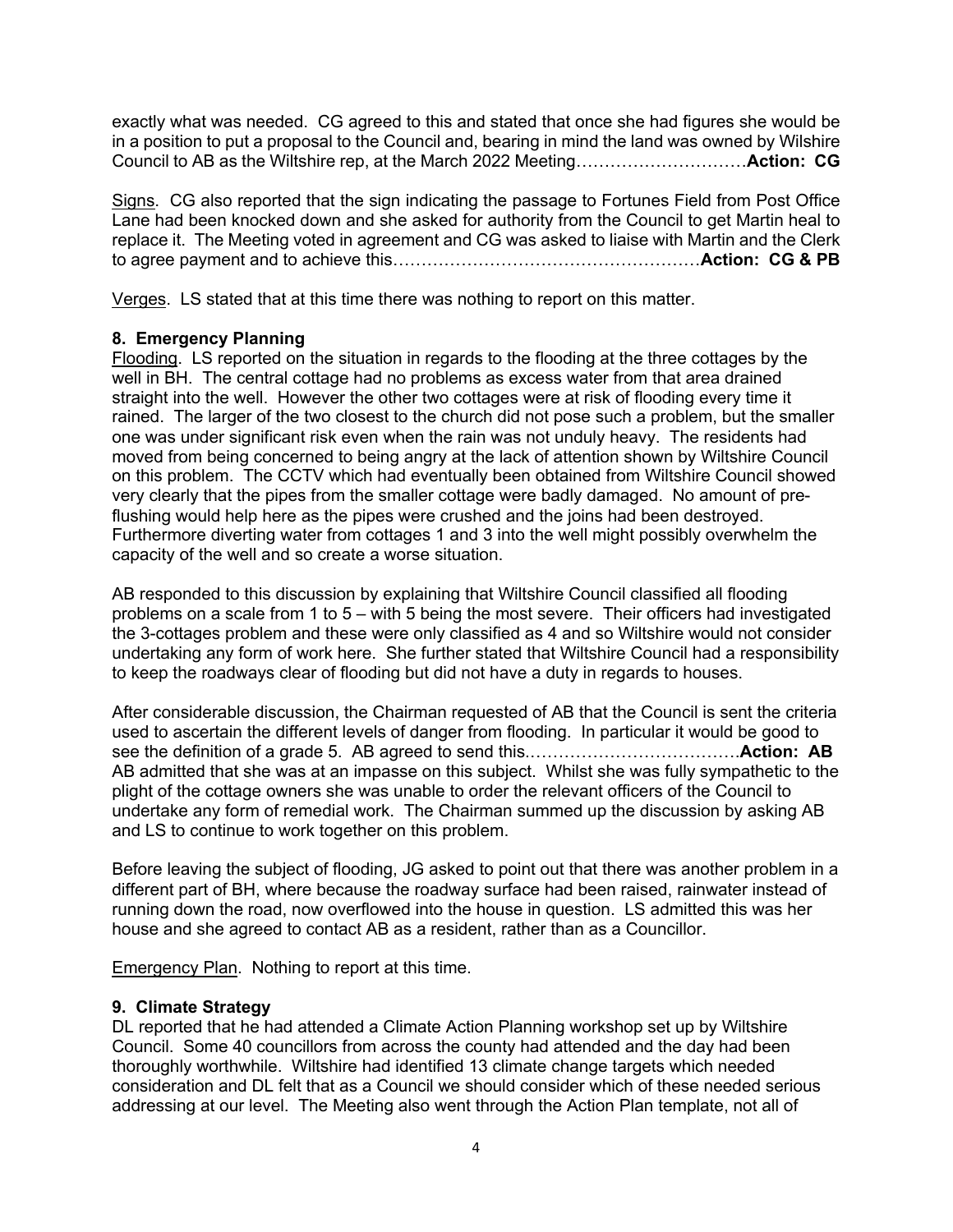which was relevant to this council. However, the blank Action Plan template would be a good starting point and much of the earlier document produced by JG could be merged in.

The workshop also considered the Impact Tool which showed how parishes performed on carbon emissions. As a parish we were poor performers having double the national average when it came to per-household consumption. This was understandable in many ways, but we needed now to involve the residents on this subject, rather than merely talking about it. There was a general feeling that this whole subject should be incorporated into the Neighbourhood Plan and this could be an excellent way of involving the general population.

DL also thought that as a Council we ought to undertake the following actions:

- Share the information from this workshop with the local community through the web site and also the local news.
- Consider organising an action planning workshop with members of the parish
- Rework the plan initially put together by JG into Wiltshire's template
- Stay in close contact with Wiltshire Council on this matter
- Ensure actions on this subject were picked up and formed part of the Neighbourhood Plan

CG felt that the School should definitely be involved and she took an action to liaise with the Head and keep them informed……………………………………………………………**Action: CG** The Chairman summed up the discussion by thanking all for agreeing to be involved. She felt that to run a Workshop at the same time as getting the Neighbourhood Plan off the ground might involve too many meetings, but this should definitely be incorporated into the Neighbourhood Plan.

# **10. Issues and Action Log**

The Chairman went through the list of outstanding actions, and the following had been achieved:

- Balancing Pond. Thames Water had admitted responsibility and agreed to rectify. This would need constant chasing. Ongoing
- Pollarding Tree at Pitchens End. Wiltshire Council had agreed to undertake the necessary pollarding and a TPO had been submitted. Ongoing
- Present consolidated list of data to be held by Clerk on behalf of the Council. This action was still ongoing with support from DL and AG. PB was tasked to have a first look at what might be needed and DL agreed to assist in setting out the parameters. Ongoing
- Emergency Plan. DL and JG to review old Emergency Plan to work out best way of updating. PB to organise an initial meeting on this subject. Action complete
- Neighbourhood Plan. Chairman to speak to an Uffcott resident to try and get him involved for Uffcott. Action complete
- Councillor Responsibilities Lloyds Bank. PB to liaise with Lloyds Bank concerning change of signatures relating to resignation of AS. Action complete.
- Allotment Bank Account. JG to chivvy Allotment Committee to get on with opening their own bank account. Ongoing.
- Review of Elm Cross safety. JG to meet with Steve Hinds of Wiltshire Council to review options to increase safety. Action complete
- Walking Maps. AG and JG to look into the possibility of producing Walking Maps of the area. Ongoing.
- Emergency Plan. LC in conjunction with JG to undertake review of Health aspects of Emergency Plan. Ongoing.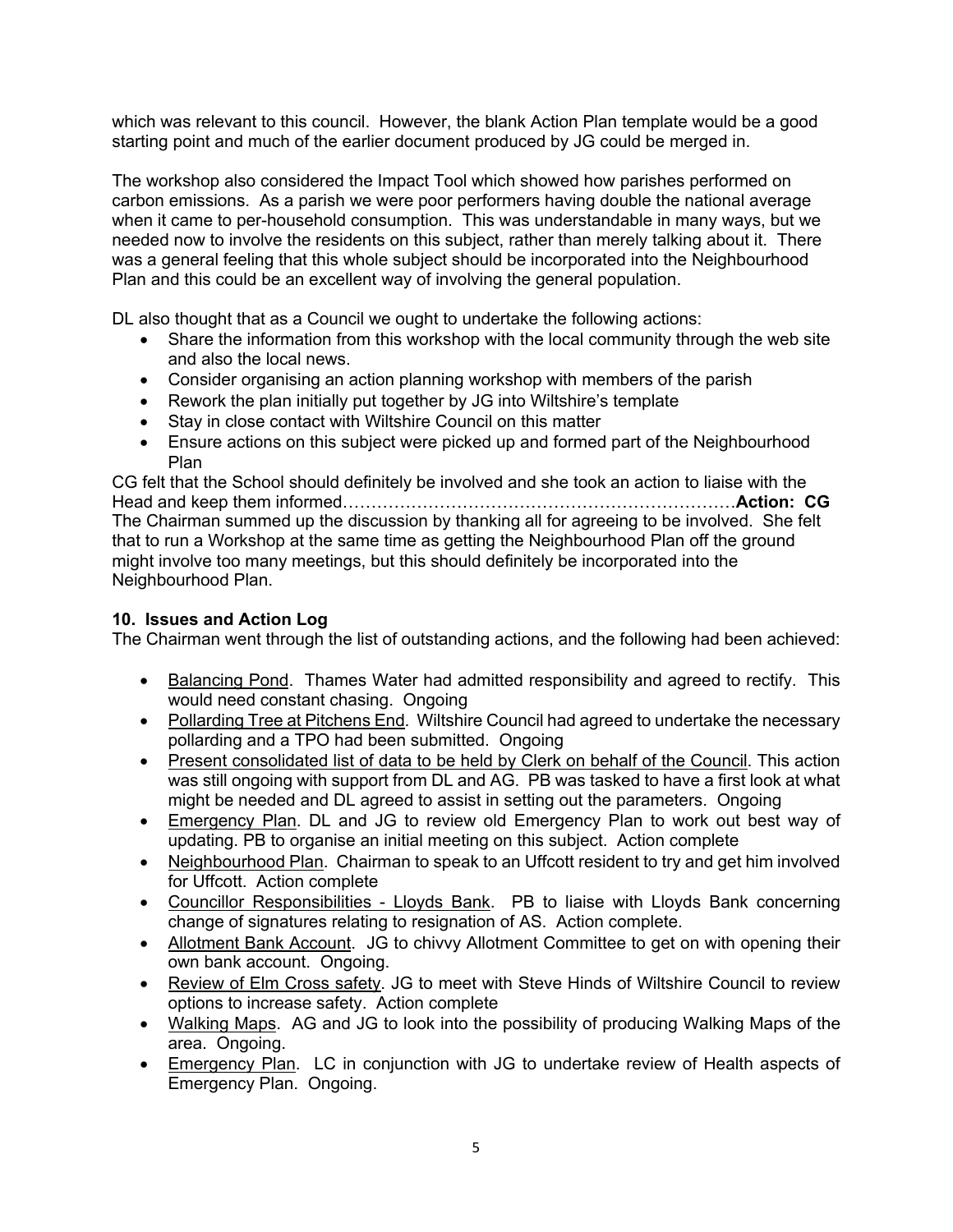- Climate Strategy. All to familiarise themselves with Wiltshire's ambitions in regards to countering Climate Change. Action complete.
- Climate Strategy. DL to place a Summary of the main points of the Strategy into the Village News. Action complete.
- Climate Strategy. JG to report on quality of work undertaken by his insulation contractor. Ongoing.
- Climate Strategy. AG to report on feasibility of setting up Facebook Marketplace pages. Action complete.
- Climate Strategy. DL to investigate ability of local firms to recycle packaging. Action complete.
- Climate Strategy. AG to set up area on web site explaining what actions Council is taking and how residents can become involved. Ongoing – DL to take this on.
- Climate Strategy. CG to liaise with BH Primary School to see how both can become involved. Action complete.
- Allotment Finance. PB to forward details of Allotment Reserves to JG. Action complete
- Planning. PB to set up a separate Planning Meeting to consider a number of outstanding and complex applications. Action complete
- Verge Cutting. TI to investigate with farmers the possibility of undertaking verge cutting in the Parish. Action complete.
- Flooding. JG to investigate the problem of flooding in Summers Lane. Action complete.
- EV Chargers. DL to discuss with the tenants of The Crown pub the possibility of installing EV Chargers in their car park. DL has discussed, but permission from their landlord is needed. Ongoing.
- Defibrillator Contract. PB to enquire if there would be a substantial increase in the Defib contract in 2022/23. Ongoing.
- Post Box in BH. PB to ensure if possible the new Post Box was installed in time for Christmas. Action complete.
- Combined Parish Web Site. AG to investigate the possible costs of the possible Combined Parish Web Site. Ongoing

The Clerk would be sending out an amended Action list once the Minutes had been agreed**. …………………………………………………………………………………………………Action: PB**

# **11. Neighbourhood Plan**

The Chairman reminded the Meeting of the Neighbourhood Planning Meeting that had been held on 30 December 21 and she asked AG to go through the salient points for the benefit of those who were not at the meeting.

AG stated that the invitation to residents and organisations in the Parish to take part in the formation of a Neighbourhood Plan Steering Group had been very successful. A total of 21 members had volunteered and included members from all three villages and also included 4 from the Parish Council. Also there was a good mix of backgrounds including landowners, a rep from the BH School and members of the Village Hall trust. Overall this was an excellent grounding on which to start work.

At the 30 Dec 21 Meeting it had been decided that the date for the first full meeting of the Steering Group should be held on 30 Jan 22. The Clerk confirmed that the Village Hall had been booked and it was agreed that if possible this meeting should be held face to face, with those attending taking a lateral flow test beforehand, so that people could start to get to know each other. AG stated that although he had received messages from some in regards to attending the 30 Jan 22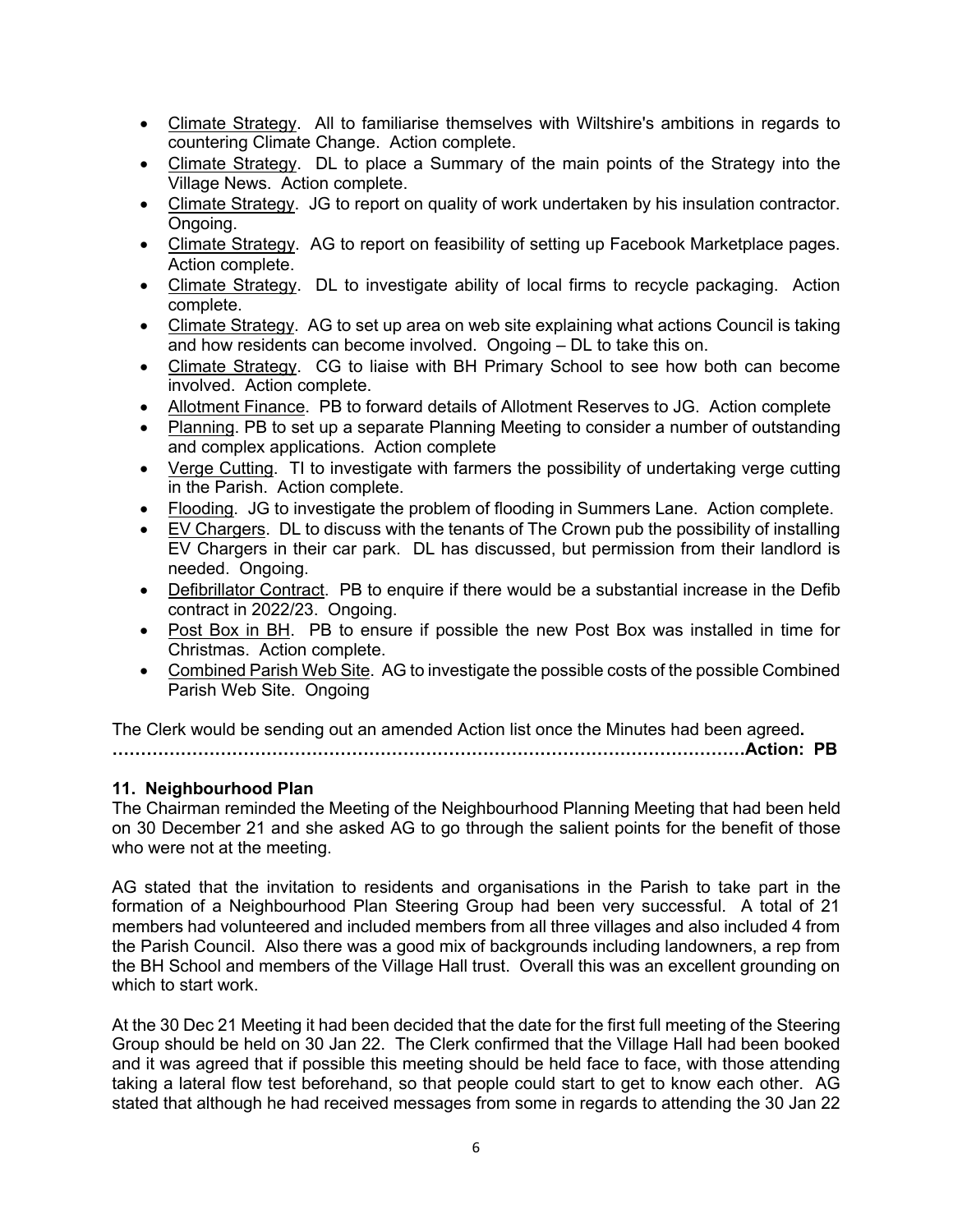Meeting, he had not heard from all. The Clerk was tasked to send out a Teams invite to all, so that a tally of who could attend could be kept…………………………………………….**Action: PB** AG went over the finance that he had applied for which totalled £1,300 for this FY and this would be available for the setting up. AG had received notice that the application to Locality had been received and was waiting for confirmation that the grant had been awarded.

AG asked about the rules for electing a Chair of the Steering Group and AB mentioned that this should be covered in the Standing Orders. AG confirmed that the rules were in the Steering Group Terms Of Reference. AG thanked DL very much for setting up the IT system for the Steering Group and the Chairman congratulated AG on getting on so very well with the setting up.

#### **12. Local News Printer Request**

Although on the Agenda it stated that the Precept should be discussed next, the Chairman thought that owing to the effect the Printer Request would possibly have on the figures in the Precept, this should be discussed next.

The Chairman informed the Meeting that she had received a message from the Local News Committee informing her that the printer used to generate the Local News had died and they were asking the Parish Council for financial assistance in purchasing a new one or contribute to outsoursing printing. This subject was discussed at length at the recent Precept Meeting on 30<sup>th</sup> Dec 21 the recommendation is that the Parish Council purchase a new printer, it will be owned and maintained by the Parish Council and set up in the BH Village Hall where the existing one is. The Local News committee can rent the printer for a proposed £40.00/ month for the use of the printer. The local News provides all ink (if not in the maintenance agreement) and paper, we will have full access. AG and TI have been asked to investigate a suitable printer which will print the same or better quality as the recent outsourced Local News received in December for January. It will need to collate, print at a min of 60 pages per minute, print A3 and have minimal cost for ink, if not, part of the maintenance cost to the PC. All advertising revenue profits presently go the BH Church. As it is a Parish wide publication, WB Councillors suggested we place a condition of supply of this printer where 25% of profits of the Cover Only advertising revenue goes to WB church. This was voted as agreement by Councillors.

TI stated that he had investigated and that a suitable printer undertaking all that the Village News would want, would cost in the region of £5K. The subject of the profits made by the Local News was discussed, as was the problem of paying for the running of the new printer and the speed and quality required to allow the Village News to retain the current quality. In the end the Chairman asked TI and AG to investigate further and to come back to the next Meeting hopefully with a suitable solution………………………………………………………………..**Action: TI & AG**

#### **13. Precept**

The Chairman reminded the Meeting that the subject of the Precept for the FY 2022/23 had been discussed on 30 Dec 21 and she thanked DL for the very comprehensive way he had put together the sums needed for this next FY. She asked DL to summarise.

DL went over the figures which made up the Precept and which when totalled gave an increase over the current FY figure of 36%. This would represent an increase of £9.46 per household, which when taken with the other aspects of the Council Tax did not appear too onerous. The total sum requested was £13,543.43. JG had undertaken a study of other Precepts demanded by neighbouring Parishes of similar size and in most cases ours was in the region of 50% less.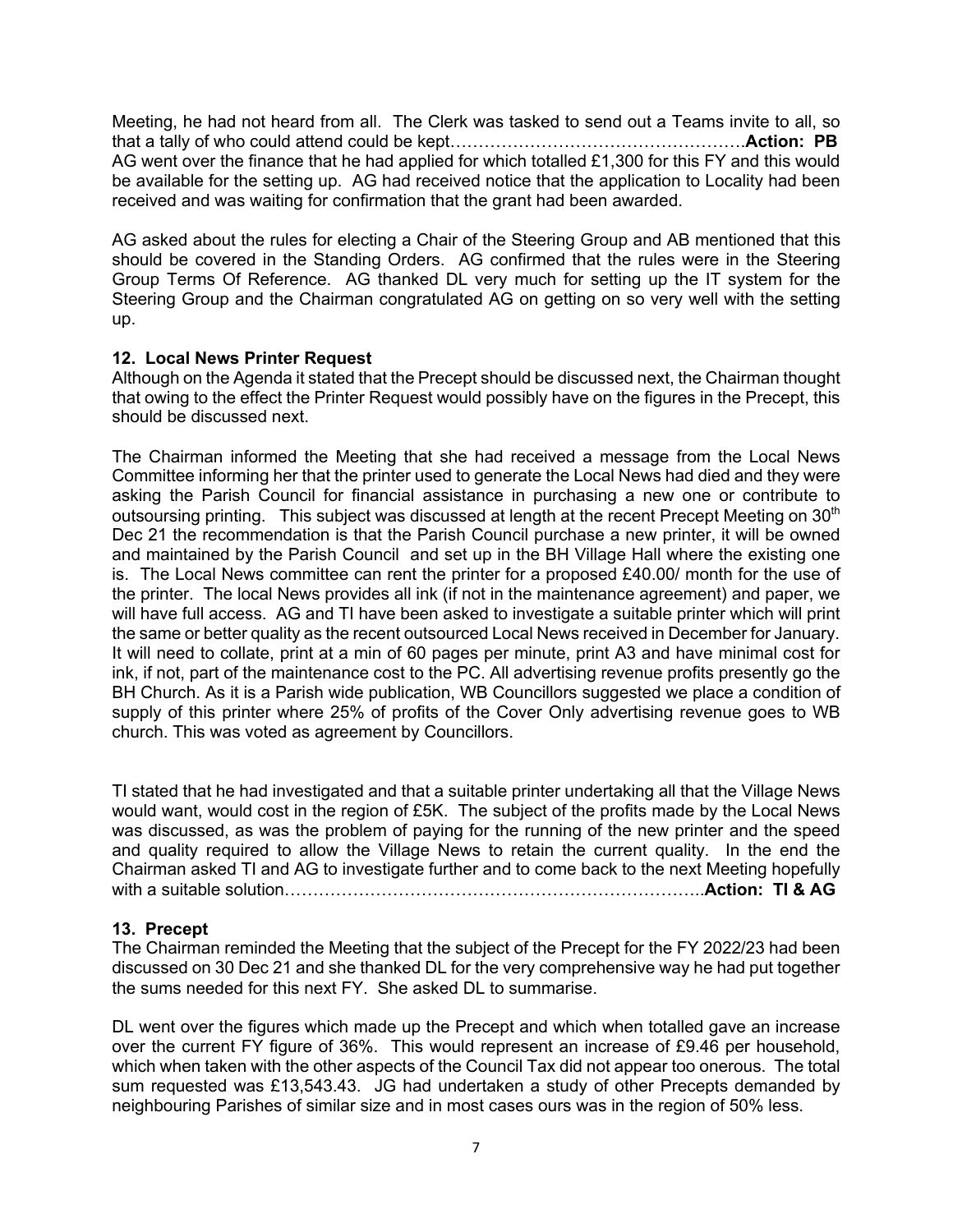The Chairman asked the Council to vote on accepting the recommended Precept for the 2022/23 FY and the vote to accept was unanimous. The Clerk was tasked to prepare the necessary paperwork and ensure it was sent off to Wiltshire council in good time……………….**Action: PB**

# **14. Combined Parish Web Site**

AG updated the Meeting on the work he had been undertaking to combine the BH Village Hall web site with the Parish Council site. He had met with Kate Marshall and together they were working on the following aspects of the new site:

1. Produce a new site structure that to make it less focussed on the Parish Council and more on the community as a whole

- 2. Prototype integration with 3rd party booking system the VH are investigating
- 3. Produce the new content and site structure changes
- 4. Repoint domain names to new site

AG stated that although progress had been made, there was still some way to go and he would keep the Council informed as they moved forward.

## **15. Unattended Land in WB**

DL introduced the subject of the unattended strip of land opposite the Winterbourne pub, which had been the subject of discussion about 2 years ago. At that time it was confirmed that this land was not on the title of the Winterbourne, The Manor, nor Wiltshire Council. Martin Knight had mown it for many years, but now the new owners of the Manor wanted some form of clarification. A survey had been undertaken on the trees on this land by the new Manor owners and one recently had been pruned. One resident had enquired with DL about removing two of the trees on this land and another had approached DL with concerns about ensuring this area is preserved as a village green.

DL was mindful to write to the Land Registry to confirm any ownership and assuming this turned out as negative, one possibility might be for the Parish Council to adopt the land. The cost of the search would be £4 and the Meeting agreed to this sum being spent.

If the land was adopted then the Council would need to check that the insurance currently in place would cover any eventuality regarding that land. DL agreed to look into the whole subject of insurance and management of the space, if adopted. It was also suggested that the Pub look into adopting the land.

AB suggested that the land could be registered as a Village Green which would afford it some protection without having to formally adopt ownership. DL thanked her and would look into this as well………………………………………………………….………………………………**Action: DL**

### **16. Allotments**

There had been no progress in regards to the Allotment committee setting up their own bank account. JG reminded the Meeting that this would formally come to an end at the end of this FY. He asked the Clerk to pay the forthcoming water bill when that was produced……….**Action: PB**

### **19. Any Other Business**

CG raised the following points:

• In regards to the circulation of Planning Requests, was it planned to do everything on line, or was paper still being used? The Chairman replied that all Planning requests would be put on line, but the Councillor who would have direct involvement would receive a paper copy. LS had also asked for a paper copy if possible.